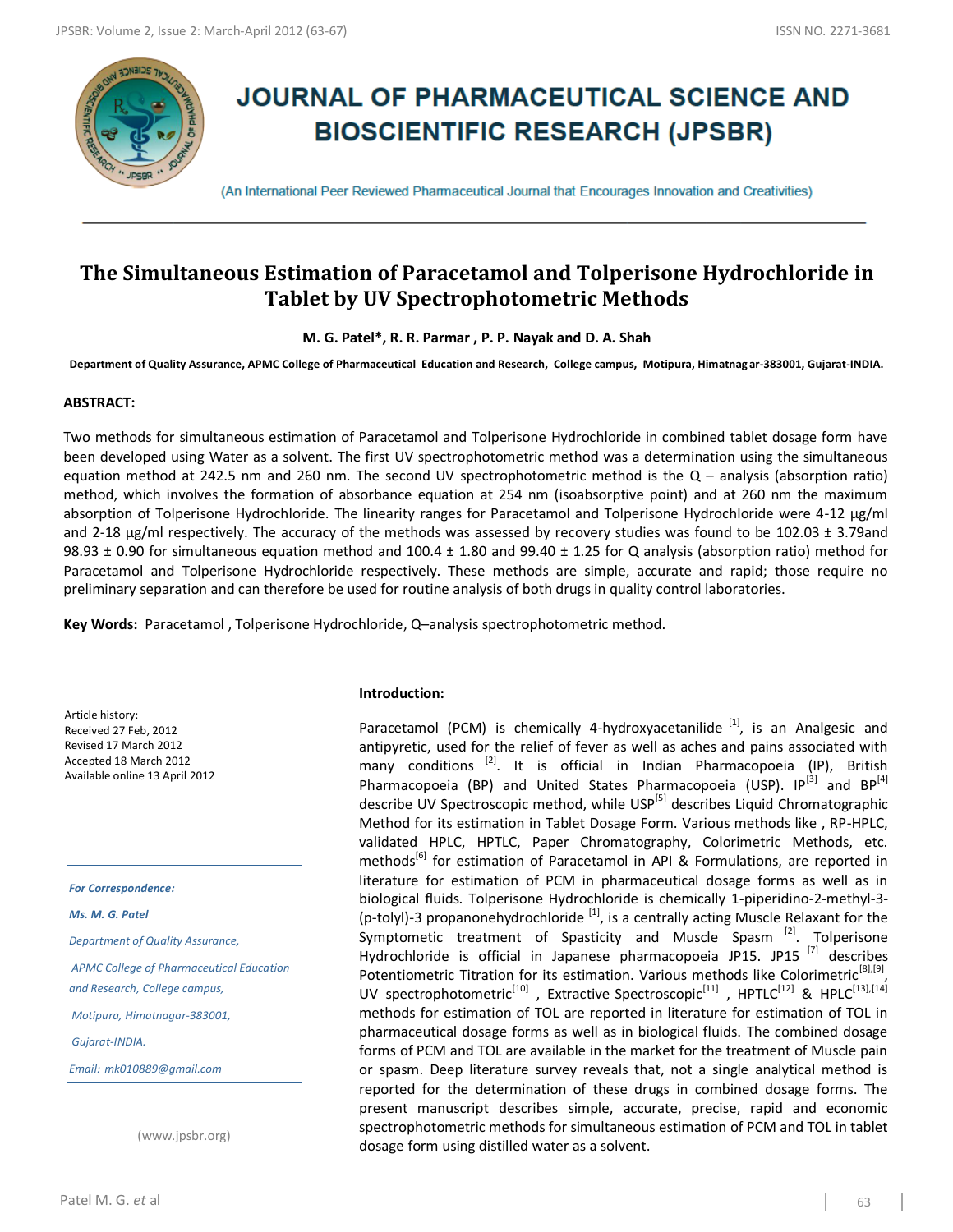#### **MATERIALS AND METHODS**

#### **Chemicals and Reagents**

PCM and TOL bulk powder was kindly gifted by A.P.M.C. Pharmacy College, Himatnagar, Gujarat, India and Zydus Healthcare, Changodar, Ahmedabad, Gujarat, India Respectively. The commercial fixed dose combination Tolpidol plus was procured from the local market. All other chemicals used were of analytical grade. Distilled water and caliberated glass wares were employed throughout the work.

#### **Apparatus**

A shimadzu model 1700 (Japan) double beam UV/Visible spectrophotometer with spectral width of 2 nm, wavelength accuracy of 0.5 nm and a pair of 10 mm matched quartz cell was used to measure absorbance of all the solutions. A Reptech electronic weighing analytical balance based on EMFC technology and a Toshcon ultrasonic bath (Toshniwal process instrument pvt ltd.) was used in the study.

#### **Preparation of standard stock solutions**

An accurately weighed quantity of PCM (100 mg) and TOL (100 mg) were transferred to a separate 100 ml volumetric flask and dissolved and diluted to the mark with distilled water to obtain standard solution having concentration of PCM (1000 μg/ml) and TOL (1000 μg/ml). Accurately measured 10 ml of both the solutions were transferred to 100ml of volumetric flask and diluted to the mark with distilled water to obtain solution having concentration 100 μg/ml of PCM and TOL.

#### **Method 1 :**

The standard solutions of PCM (10 μg/ml) and TOL (10 μg/ml) were scanned separately in the UV range of 200-400 nm to determine λmax of both the drugs. The λmax of PCM and TOL were found to be 242.5nm and 260 nm respectively (Fig.1). Five standard solutions having concentration 4, 6, 8, 10 and 12 μg/ml for PCM and 2, 6, 10, 14 and 18 μg/ml for TOL were prepared in distilled water using the solutions having concentration 100 μg/ml. The absorbance of resulting solutions was measured at 242.5nm and 260nm and calibration curves were plotted at these wavelengths. The absorptivity coefficients of these two drugs were determined using calibration curve equations. The concentration of PCM and TOL in sample solution was determined by solving the respective simultaneous equations generated by using absorptivity coefficients and absorbance values of PCM and TOL at these wavelengths. The absorbance and absorptivities values at the particular wavelength were substituted in the following equations to obtain the concentration <sup>[15]</sup>.

$$
C_x = \frac{A^2 a^1 y - A^1 a^2 y}{a^2 x a^1 y - a^1 x a^2 y} \qquad \qquad \dots (1)
$$

$$
C_y = \frac{A^1 a^2 x - A^2 a^1 x}{a^2 x a^1 y - a^1 x a^2 y} \qquad \qquad \dots (2)
$$

Where,

A 1 , A<sup>2</sup>**––** absorbance of the mixture,  $a_{x}^{1}$ ,  $a_{x}^{2}$  – denotes absorptivities of the x at 242.5nm and 260nm respectively,  $a_{y}^{1}, a_{y}^{2}$  denotes absorptivities of Y at 242.5nm, 260nm respectively,  $C_x$  = concentration of PCM.  $C_Y$  = concentration of TOL.



Hydrochloride

# **Method 2:**

The standard solutions of PCM (10 μg/ml) and TOL (10 μg/ml) were scanned in the UV range of 200-400 nm to determine isoabsorptive point. The isoabsorptive point was found to be 254nm (Figure.1). Five standard solutions having concentration 4, 6, 8, 10 and 12 μg/ml for PCM and 3, 6, 9, 12 and 15 μg/ml for TOL were prepared in distilled water using the solutions having concentration 100 μg/ml. The absorbance of resulting solutions was measured at 254nm (isoabsorptive point) and 260nm (λmax of TOL) and calibration curves were plotted at these wavelengths. The absorptivity coefficients of these two drugs were determined using calibration curve equations. The concentration of PCM and TOL in sample solution was determined by solving the respective Q-analysis equations generated by using absorptivity coefficients and absorbance values of PCM and TOL at these wavelengths. The absorbance and absorptivities values at the particular wavelength were substituted in the following equations to obtain the concentration <sup>[15]</sup>.

#### **For PCM**

$$
C_x = \frac{Q_m - Q_y}{Q_x - Q_y} \times \frac{A_1}{AX_1} \qquad \qquad \dots (3)
$$

**For TOL**

$$
C_y = \frac{Q_m - Q_x}{Q_y - Q_x} \times \frac{A_1}{AX_1} \qquad \qquad \dots (4)
$$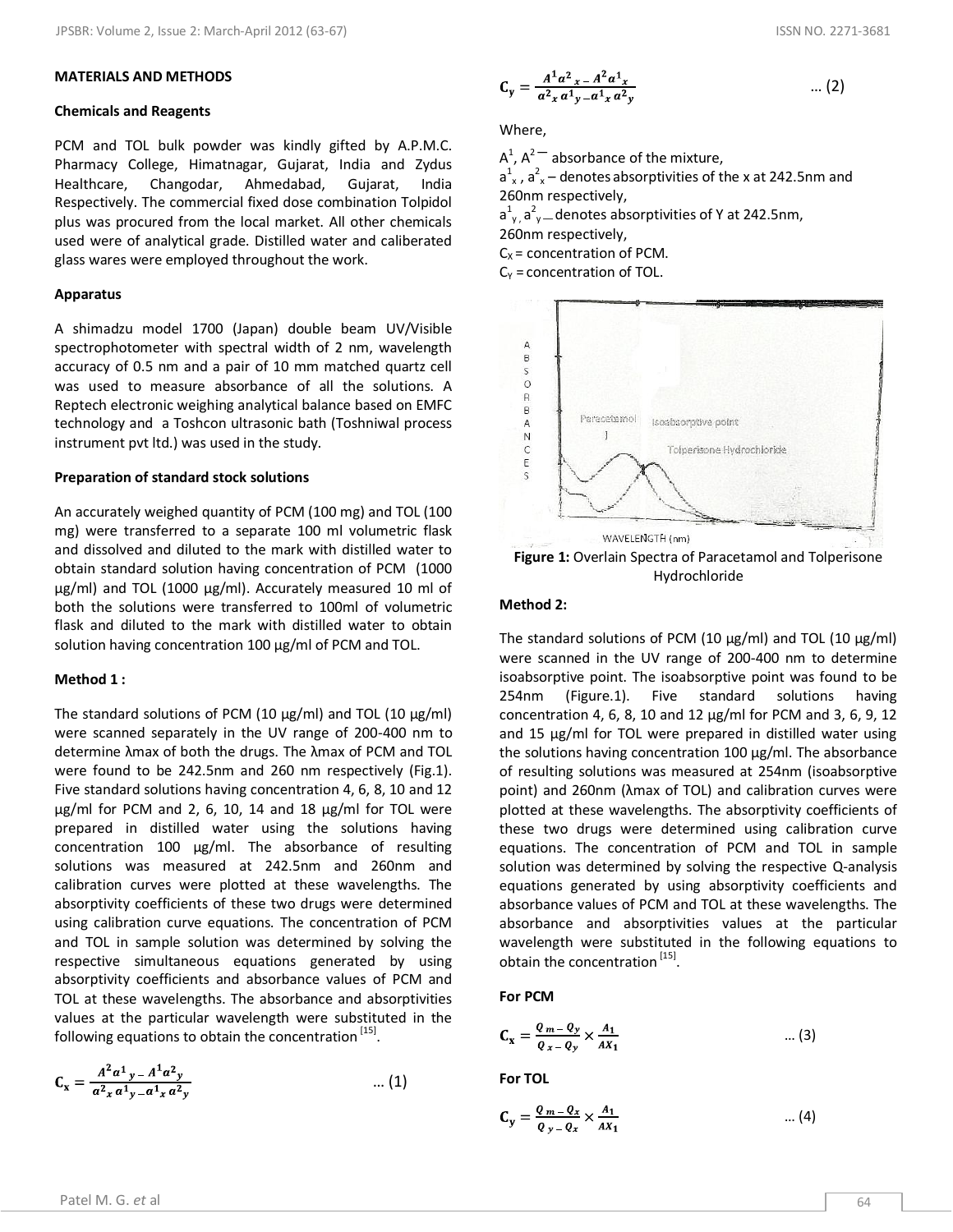# Where,

 $Qm =$ 

Absorbance of sample at 260 nm

Absorbance of sample at 254 nm

Absorptivity of PCM at 260 nm

 $Qx =$ 

Absorptivity of PCM at 254 nm

Absorptivity of TOL at 260 nm

 $Qy =$ 

Absorptivity of TOL at 254 nm

A1 = Absorbance of sample at isoabsorptive point,  $ax1 =$ Absorptivities of PCM at isoabsorptive point.

#### **Validation of the proposed method:**

The proposed methods were validated according to the International Conference on Harmonization (ICH) guidelines<sup>[16]</sup>.

#### **Linearity (Calibration curve)**

The calibration curves were plotted over a concentration range of 4-12 μg/ml and 2-18 μg/ml for PCM and TOL respectively for Simultaneous equation and 4-12 μg/ml and 3- 15 μg/ml for PCM and TOL respectively for Q-analysis. Accurately measured standard solutions of PCM ( 4, 6, 8, 10 & 12 ml) and TOL (2, 6, 10, 14 and 18 ml) were transferred to a series of 100 ml of volumetric flasks and diluted to the mark with distilled water for simultaneous equation Method. Accurately measured standard solutions of PCM ( 4, 6, 8, 10 & 12 ml) and TOL (3, 6, 9, 12 and 15 ml) were transferred to a series of 100 ml of volumetric flasks and diluted to the mark with distilled water for Q-analysis Method. The absorbances of the solutions were measured at 242.5 and 260 nm against distilled water as blank for simultaneous equation Method. The absorbances of the solutions were measured at 254 and 260 nm against distilled water as blank for Q-analysis Method. The calibration curves were constructed by plotting absorbances versus concentrations and the regression equations were calculated.

#### **Precision**

The intraday and interday precision of the proposed methods was determined by analyzing the corresponding responses 3 times on the same day and on 3 different days 3 different concentrations of standard solutions of PCM and TOL for both methods.

#### **Accuracy (recovery study)**

The accuracy of the method was determined by calculating recovery of PCM and TOL by the standard addition method. Known amounts of standard solutions of PCM and TOL were added at 80, 100 and 120 % level to prequantified sample

solutions of PCM and TOL. (5000 μg/ml for PCM and 150 μg/ml for TOL) The amounts of PCM and TOL were estimated by applying obtained values to the respective regression line equations. The experiment was repeated for five times for both methods.

#### **Limit of detection and Limit of quantification**

The limit of detection (LOD) and the limit of quantification (LOQ) of the drug were derived by calculating the signal-tonoise ratio (S/N) using the following equations designated by International Conference on Harmonization (ICH) guidelines.

LOD = 3.3 × σ/S

LOQ =  $10 \times σ/S$ 

Where,  $\sigma$  = the standard deviation of the Intercept of Caliberation curve and S = slope of the calibration curve.

#### **Analysis of PCM and TOL in combined Dosage Form (Tablet)**

Twenty tablets were accurately weighed and average weight was calculated. The tablets were triturated to a fine powder. An accurately weighed quantity of powder equivalent to 500 mg PCM & 150mg TOL was dissolved in 10 ml methanol and sonicated for 20 min and volume was made up to 100ml. The solution was filtered through Whatman filter paper No 41 and aliquot portion of filtrate was diluted to produce solution having concentration of 10 μg/ml of PCM and 3 μg/ml of TOL. The absorbance of sample solution was measured at selected wavelengths and the concentrations of the two drugs were estimated using equations (1) and (2) for simultaneous equation method and equations (3) and (4) for absorbance ratio method. The analysis procedure was repeated six times and the results are depicted in Table 2.

# **RESULTS AND DISCUSSION**

The overlain spectra of PCM and TOL exhibit λ max of 242.5 nm and 260 nm for PCM and TOL respectively which are quite separated from each other. Additionally one is absorptive point was observed at 254nm. This wavelength was selected for simultaneous estimation of PCM and TOL for Q value analysis and it is assumed to be sensitive wavelength. The criteria for obtaining maximum precision $[15]$  by Simultaneous equation method were calculated and found to be out side the range 0.1-2 and for Q-analysis ratios of absorbances at 2 different Wavelengths were found to be constant. Standard calibration curves for PCM and TOL were linear with correlation coefficients (r) values in the range of 0.9995 – 0.9999 at all the selected wavelengths and the values were average of three readings with standard deviation in the range of 0.0015 – 0.0057. The calibration curves were repeated three times in a day and the average % RSD was found to be 1.06 for PCM and 1.30 for TOL; similarly the method was repeated for three different days and average % RSD was found to be 1.34 for PCM and2.10 for TOL. The accuracy of the methods was confirmed by recovery studies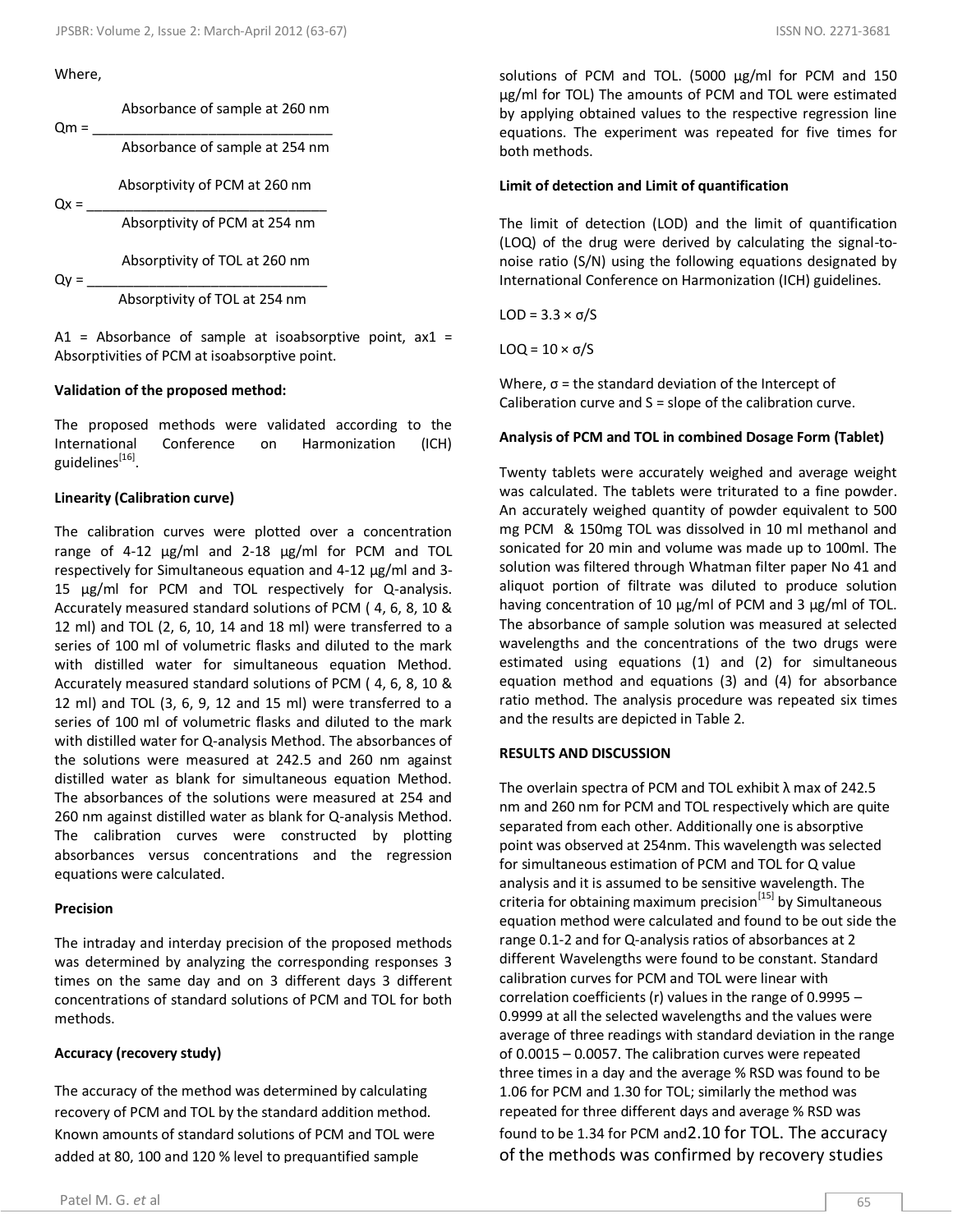#### **TABLE-1** Regression Analysis Data and Summary of Validation Parameter of the Caliberation Curves

| <b>Parameters</b>                                                |                 |                        | Method 1        |                 |                 |                 | <b>Method 2</b> |                 |
|------------------------------------------------------------------|-----------------|------------------------|-----------------|-----------------|-----------------|-----------------|-----------------|-----------------|
|                                                                  | <b>PCM</b>      |                        | <b>TOL</b>      |                 | <b>PCM</b>      |                 | <b>TOL</b>      |                 |
| Wavelength (nm)                                                  | 242.5           | 260                    | 242.5           | 260             | 254             | 260             | 254             | 260             |
| <b>Beer's law limit</b><br>$(\mu g / m)$                         | $4 - 12$        | $4 - 12$               | $2 - 18$        | $2 - 18$        | $4 - 12$        | $4 - 12$        | $3 - 15$        | $3 - 15$        |
| <b>Regression equation</b>                                       | $y =$<br>0.075x | $y =$<br>0.040x<br>$+$ | $y =$<br>0.023x | $y =$<br>0.035x | $y =$<br>0.064x | $y =$<br>0.044x | $y =$<br>0.048x | $y =$<br>0.056x |
| $(y = a + bc)$                                                   | 0.015           | 0.002                  | 0.003           | 0.020           | 0.028           | 0.009           | 0.007           | 0.015           |
| Slope (b)<br>Intercept (a)                                       | 0.075<br>0.015  | 0.040<br>0.002         | 0.023<br>0.003  | 0.035<br>0.020  | 0.064<br>0.028  | 0.044<br>0.009  | 0.048<br>0.007  | 0.056<br>0.015  |
| <b>Correlation coefficient</b><br>$(r^2)$<br>$LOD$ ( $\mu$ g/ml) | 0.9991          | 0.9996                 | 0.9989          | 0.9993          | 0.9997          | 0.9997          | 0.9995          | 0.9999          |
|                                                                  | 1.38            | 1.40                   | 0.58            | 0.29            | 0.66            | 0.53            | 0.34            | 0.21            |
| $LOQ$ ( $\mu$ g /ml)                                             | 4.20            | 4.26                   | 1.76            | 0.88            | 2.00            | 1.61            | 1.05            | 0.65            |
| Precision(% RSD,n=3)<br>Interday                                 | $2.0 - 6.6$     | $2.0 - 8.0$            | $2.6 - 7.8$     | $2.5 - 7.9$     | $1.3 - 2.3$     | $1.0 - 6.5$     | $0.6 - 6.1$     | $0.97 - 4.0$    |
| Intraday                                                         | $0.3 - 2.1$     | $0.9 - 2.9$            | $0.6 - 2.6$     | $0.79 - 2.0$    | $0.2 - 1.5$     | $0.4 - 1.0$     | $0.1 - 1.3$     | $0.6 - 1.7$     |

#### **TABLE-3** Results of the Recovery Studies

| Amount of pure drug added (ml)<br>Level<br>of recovery |                          | <b>Simultaneous</b><br>equation<br>method % recovery | Q-Absorbance method<br>%Recovery |            |            |            |
|--------------------------------------------------------|--------------------------|------------------------------------------------------|----------------------------------|------------|------------|------------|
|                                                        | <b>PCM</b><br><b>TOL</b> |                                                      | <b>PCM</b>                       | <b>TOL</b> | <b>PCM</b> | <b>TOL</b> |
|                                                        | (100ug/ml)               | $(100\mu g/ml)$                                      |                                  |            |            |            |
| 80                                                     | 8                        | 2.4                                                  | 105.60                           | 100.02     | 102.5      | 100.7      |
| 100                                                    | 10                       | 3                                                    | 102.46                           | 101.07     | 99.5       | 99.33      |
| 120                                                    | 12                       | 3.6                                                  | 98.05                            | 99.69      | 99.25      | 98.19      |
| Mean % recovery                                        |                          |                                                      | 102.03                           | 98.93      | 100.4      | 99.40      |
| $SD*$                                                  |                          |                                                      | 3.79                             | 0.9        | 1.80       | 1.25       |
| $CV**$                                                 |                          |                                                      | 3.76                             | 0.91       | 1.80       | 1.26       |

#### **TABLE-2** Results of Analysis of Tablet

| <b>Drugs</b> | Simultaneous equation<br>method<br>% $±$ SD(n=5) | Q-Absorbance<br>method<br>%± SD(n=5) |
|--------------|--------------------------------------------------|--------------------------------------|
| <b>PCM</b>   | $100.3 \pm 0.53$                                 | $100.4 \pm 0.80$                     |
| TOL          | $96.8 \pm 0.55$                                  | $98.18 \pm 0.58$                     |

from tablet at three different levels of standard additions and the results are depicted in Table 3. recovery in the range of 98 – 102% justifies the accuracy of both methods.

# **STATISTICAL COMPARISON BETWEEN METHOD1 AND METHOD2**

The proposed analytical methods were compared using statistical analysis. The Student's t – test was applied and does not reveal significant difference between the experimental values obtained in the sample analysis by the two methods. The calculated t-value were found to be 0.233 and 1.152 for PCM and TOL respectively which are less than Critical t-value